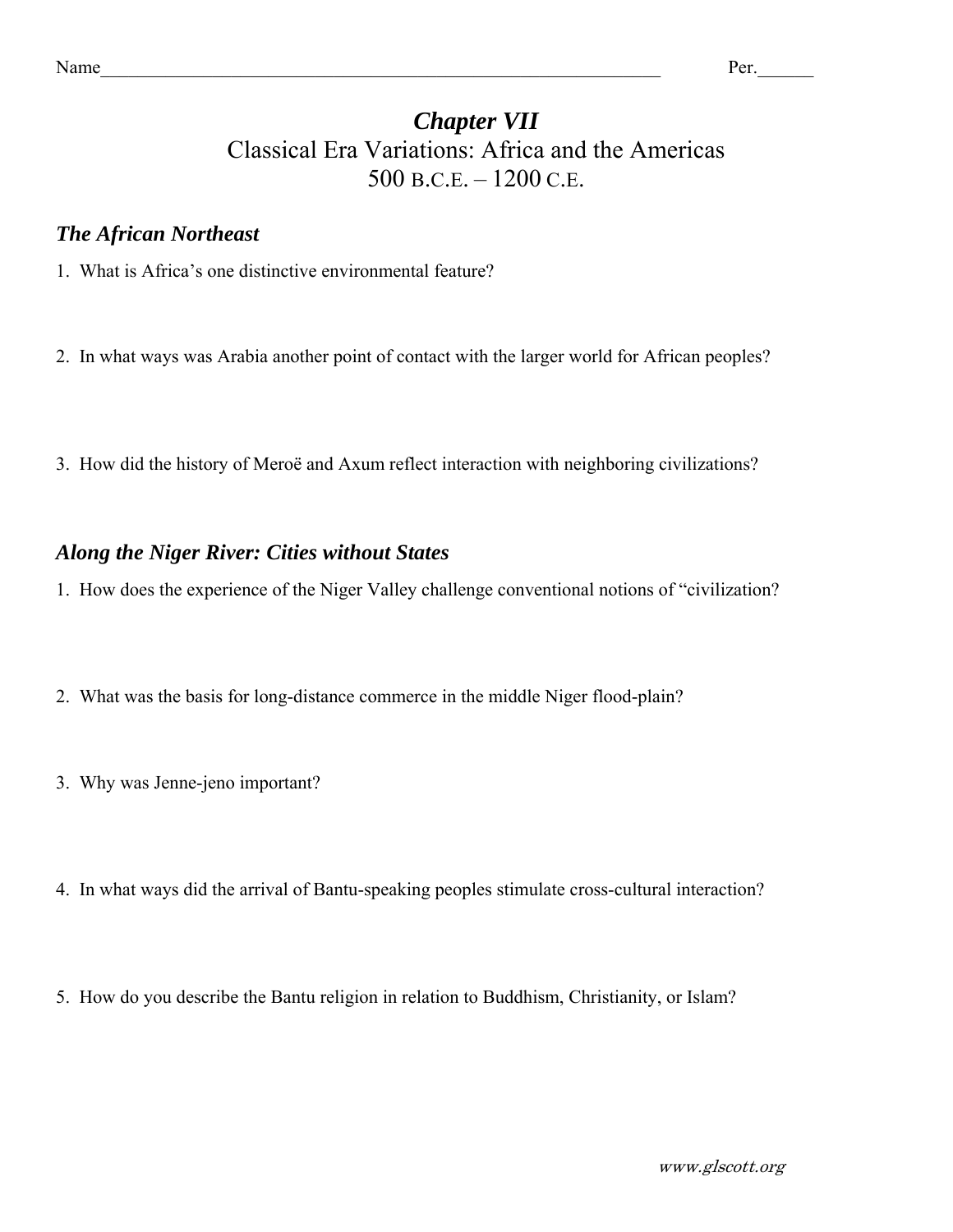## *Civilizations of Mesoamerica*

1. Why did the Maya live in an "almost totally engineered landscape?"

- 2. With what Eurasian civilizations might the Maya be compared?
- 3. What may have been the ecological and political factors of the Mayan demise?
- 4. In what ways did Teotihuacan shape the history of Mesoamerica?

# *Civilizations of the Andes*

1. What kind of influence did Chavin exert in the Andes region?

2. What features of Moche life characterize it as civilization?